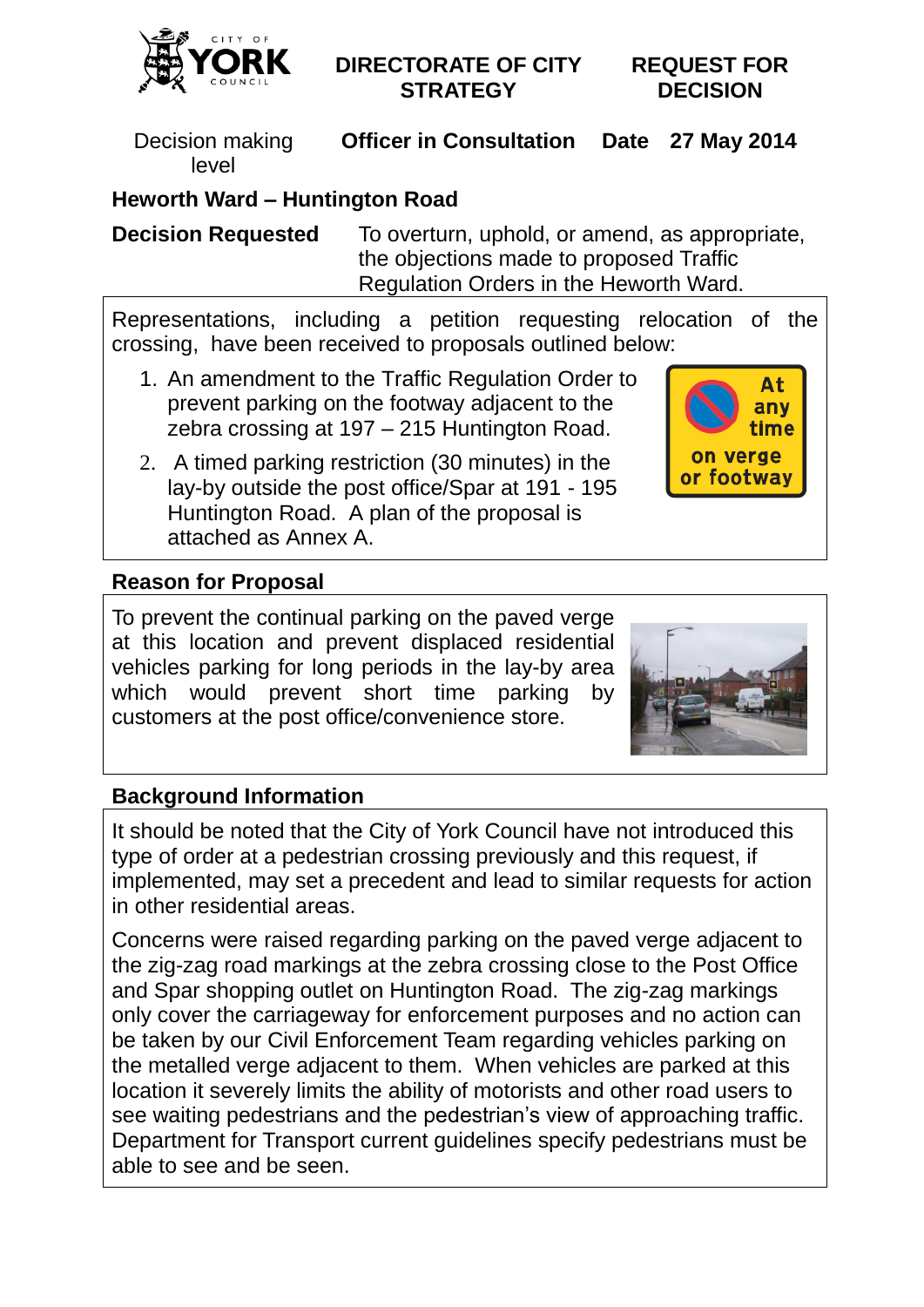We have received 10 objections to the proposal and a petition from 15 properties with a total of 24 Signatures. In total 19 households have objected to the proposal. We have also received 2 letters of support.

Details of the Objections with officer response are given in Annex B.

A copy of the letter received with the petition is attached as Annex C.

#### **Consultation Process**

Notices were placed on Street and in The Press. Adjacent properties received hand delivered details of the proposal.

#### **Community Impact Assessment**

One positive and one negative impact have been identified for Age, Disability, Carers of older and disabled people and Pregnancy/Maternity groups. The negative impact is justified because, if implemented, the proposal will benefit all highway users by improving visibility and therefore safety for pedestrians and drivers using and approaching the zebra crossing. In addition it will discourage drivers from contravening existing legislation (Section 72 of the Highways Act 1835).

A copy of the Community Impact Assessment has been attached as Annex E

#### **Statutory Powers**

Road Traffic Regulation Act Sections 1,2,3, 32, 35 and 37

#### **Ward Members and Political Party Views**

See Annex D

#### **Financial Programme Implications**

The cost of implementing these proposals, if approved, can be funded from the existing budgets.

#### **Options**

The options available are:

- A. To implement the proposal as advertised.
- B. To implement the proposal in part (not to proceed with the limited parking in the lay-by area).
- C. Take no further action
- D. To defer the decision for more information or to another committee.